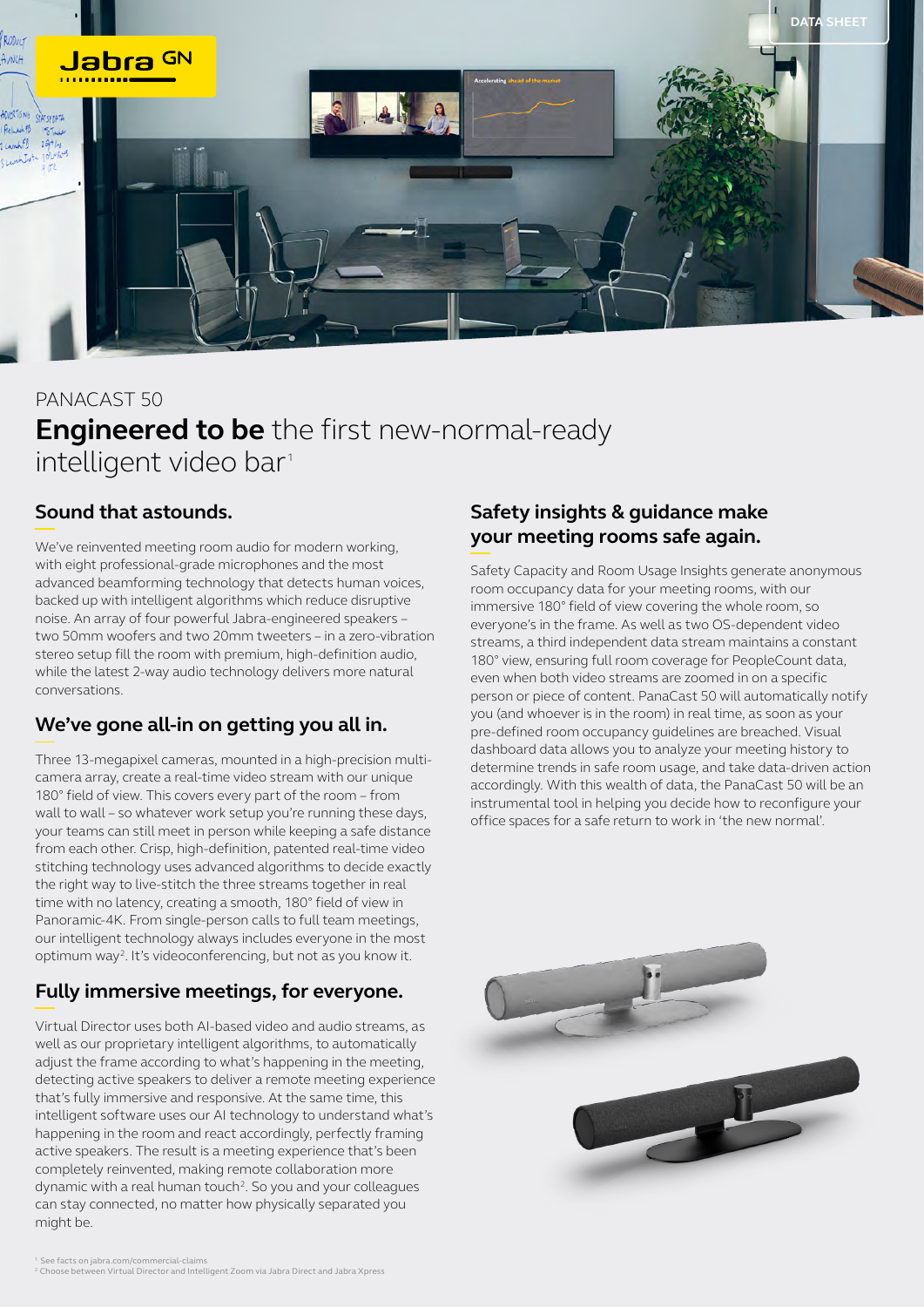

Three 13-megapixel cameras, mounted in a highprecision multi-camera array, create a real-time video stream with our unique 180° field of view. This covers every part of the room – from wall to wall.

#### **Share your whiteboard with the world.**

We've reinvented the whiteboard for modern working, with our innovative new whiteboard streaming feature. Our 180° field of view allows you to share your whiteboard content in real time, even if it's angled sharply away from the camera, so everyone in the meeting can see what's on the board, whether they're in the room or not. Our intelligent software automatically corrects the perspective to ensure the best view, while enhancing the image in real time, reducing shine, gloss, and shadows, and enhancing color and contrast of marker strokes. Once setup in Jabra Direct is complete, your whiteboard will be visible to anyone in the meeting, wherever they are in the world, with the dual video streams allowing you to display both the whiteboard and those present in the meeting at the same time. And unlike other brands, the feature is built in, so there's no need to buy a separate whiteboard camera.

#### **Ultra-advanced system architecture.**

The audio, video and intelligence experiences delivered by PanaCast 50 are architected by nine powerful Edge processors, including two state-of-the art Edge AI processors, specifically engineered for audio and video. This ultra-advanced system

architecture enables Jabra PanaCast 50 to carry out real-time integration of audio, video and data. This powers features like our always-on PeopleCount, which counts the number of people present in the room, even when PanaCast 50 is not connected to a computer. This provides accurate room insights 24/7, based on a constant 180° data field-of-view, even when the two concurrent video streams are focused on content, or zoomed in on individuals. This unique system architecture powers all the outstanding features of PanaCast 50 – such as Virtual Director, which utilizes the video, audio and data streams to work faster, more accurately, and more securely – and allows us to deliver a meeting experience that's not just better, it's completely reinvented.

## **UC-certified means UC-satisfied.**

PanaCast 50 is optimized for all leading UC platforms. As well as being certified for Microsoft Teams and certified for Zoom, PanaCast 50 is also a certified device for use with Microsoft Teams Rooms and Zoom Rooms. That means wherever your team members are, and whatever collaboration hub they're using, they'll be able to connect with each other, as well as clients, partners, customers, and just about anyone, in an instant.